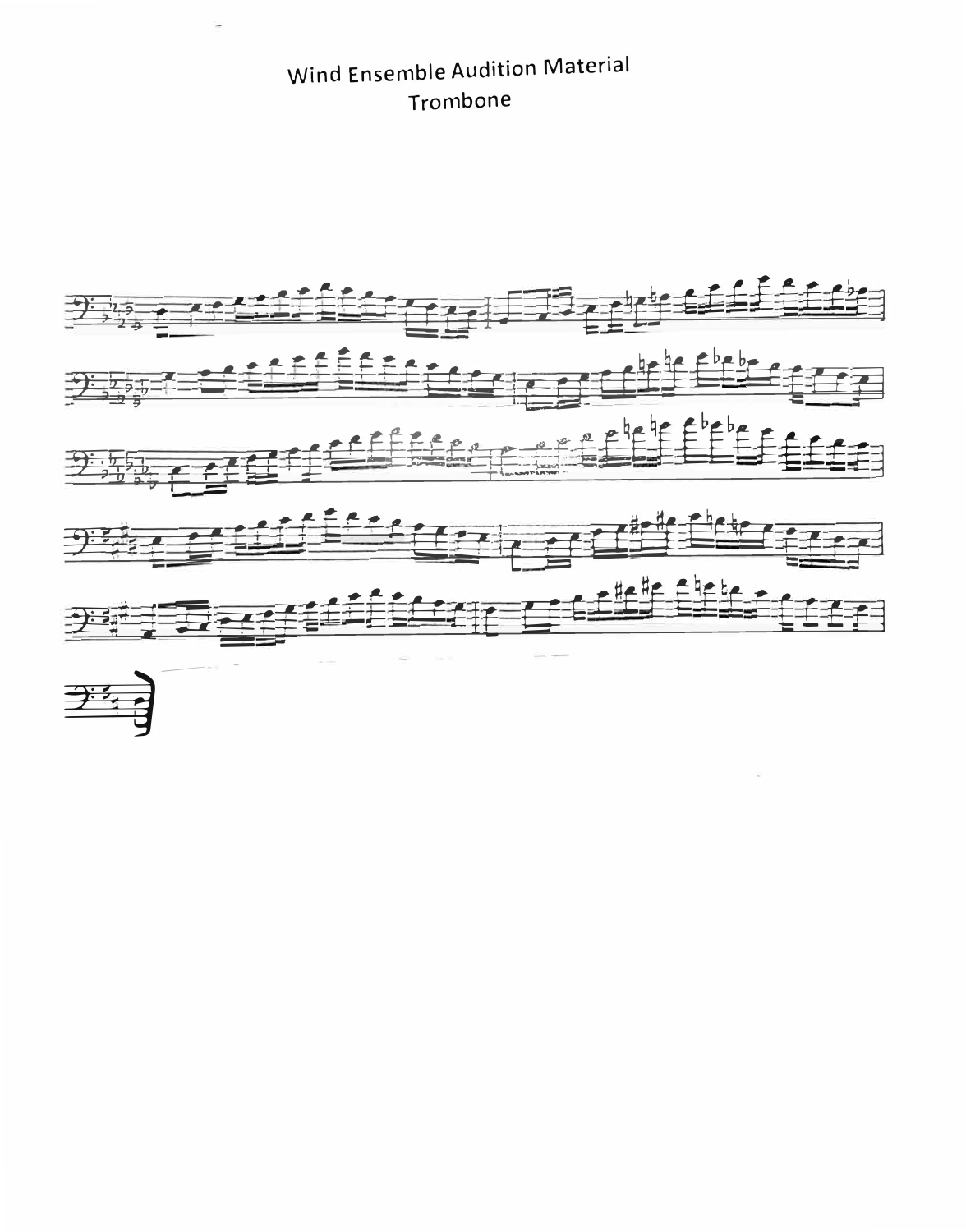

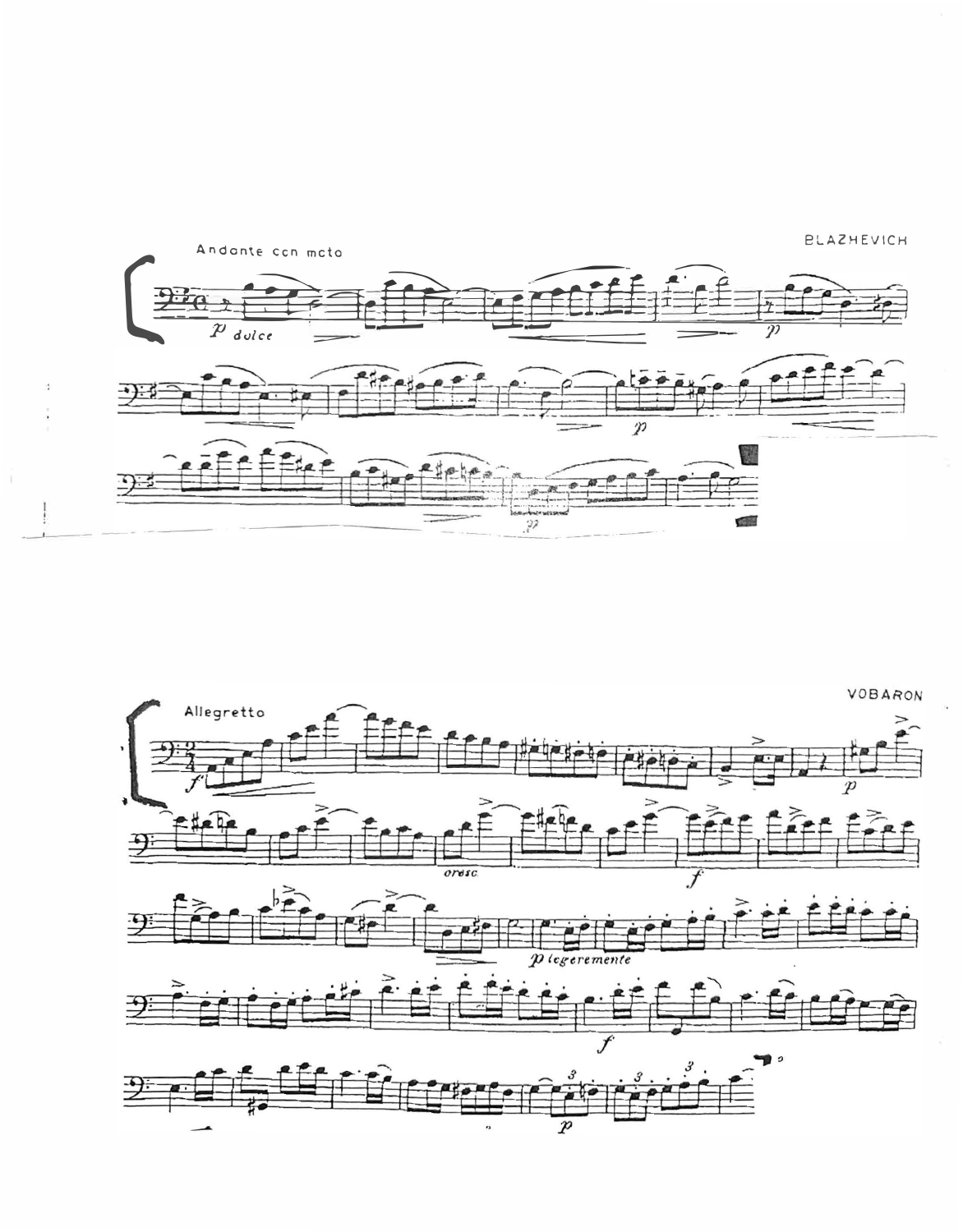## *Bass Trombone*

Shostakovich, *Symphony No. 5, 4th Movement*

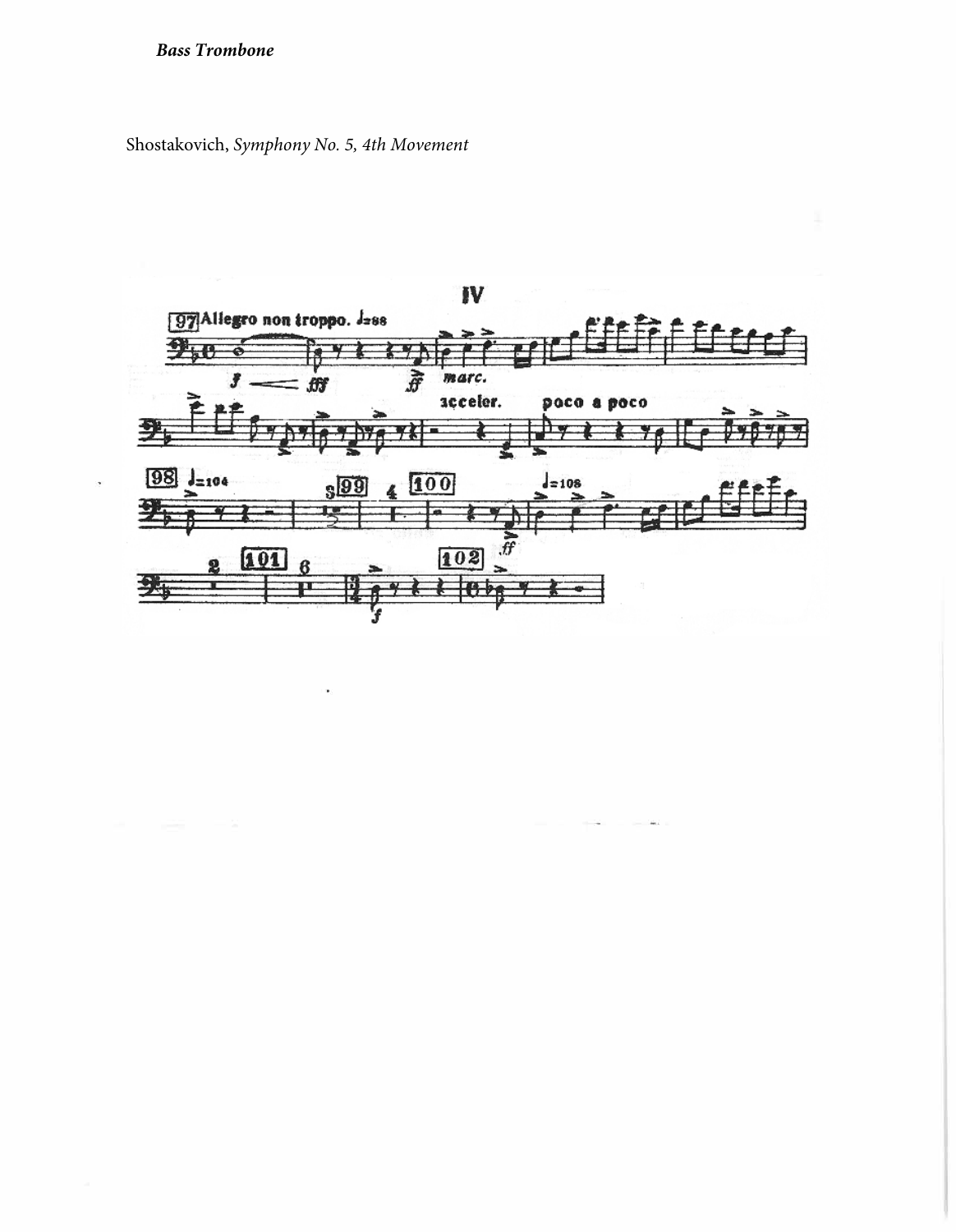

## **Sightreading Examples**

**The following rhythmic sightreading examples are for practice purposes only. Please contact [jprice@meritmusic.org](mailto:jprice@meritmusic.org) if you have any questions.**